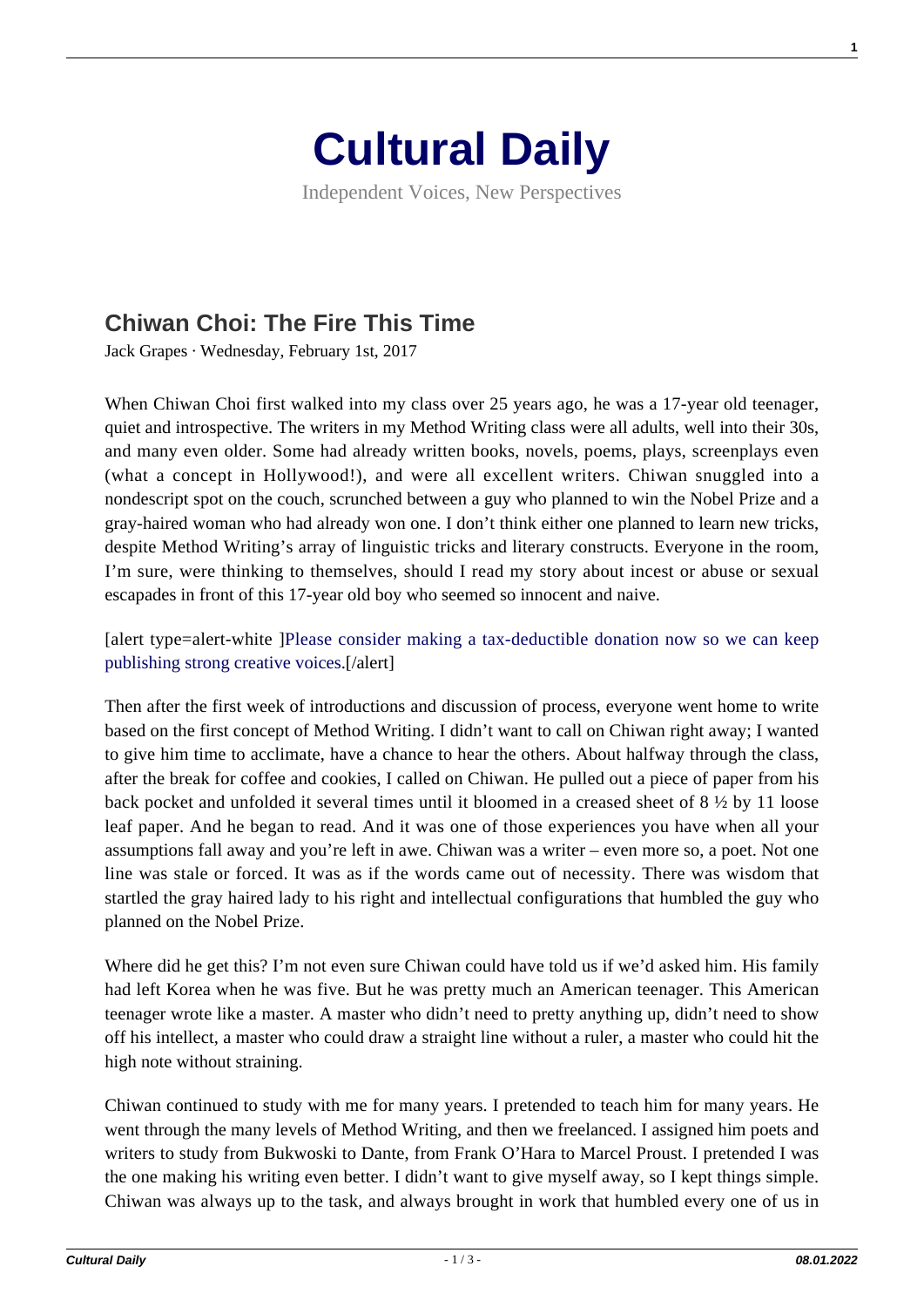class. When it was his turn to read, he pulled a folded-up piece of paper out of his back pocket, unfolded it, then read without any hint of performance. But it was a performance nevertheless. As Robert Frost said, feats of performance and association. The mind and heart clicking, revealing the soul of a story, the truth of an image, the grief of a loss.



Picasso said that when he was a child he could paint like a master, and that he'd spent the rest of